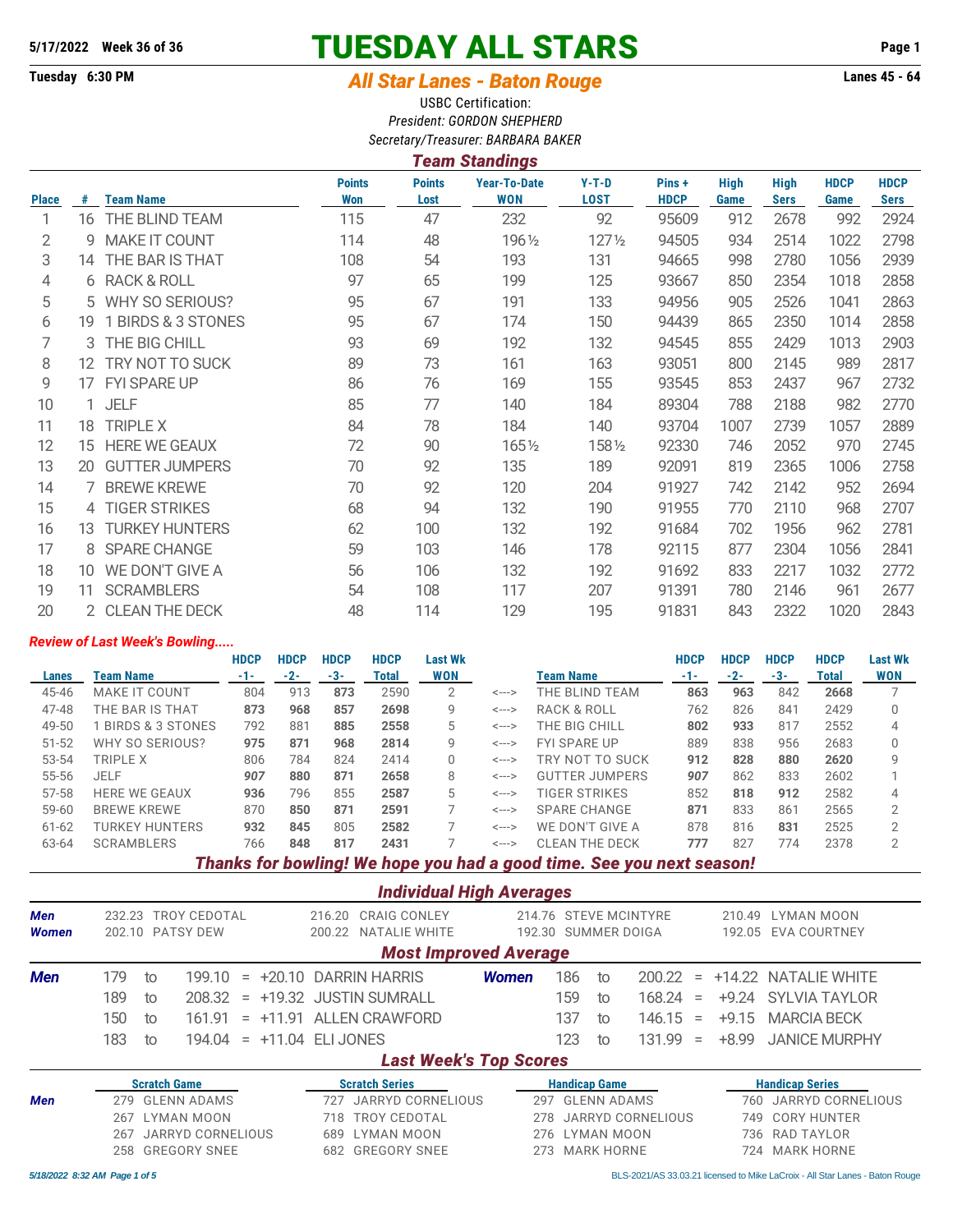| 5/17/2022                | <b>Week 36 of 36</b>                                                                                          |                                   |                                               | <b>TUESDAY ALL STARS</b>   |     | Page 2      |             |                                        |                     |                        |                        |                        |  |
|--------------------------|---------------------------------------------------------------------------------------------------------------|-----------------------------------|-----------------------------------------------|----------------------------|-----|-------------|-------------|----------------------------------------|---------------------|------------------------|------------------------|------------------------|--|
|                          | <b>Scratch Game</b>                                                                                           |                                   | <b>Scratch Series</b>                         |                            |     |             |             | <b>Handicap Game</b>                   |                     |                        | <b>Handicap Series</b> |                        |  |
|                          | 256 TROY CEDOTAL                                                                                              |                                   | 673 RAD TAYLOR                                |                            |     |             | 268         | 268 CASEY EASTERLING<br>WAYNE CRAWFORD |                     |                        |                        | 719 GLENN ADAMS        |  |
| <b>Women</b>             | 239 SARAH BROUSSARD                                                                                           |                                   | 665 NATALIE WHITE                             |                            |     |             |             | 262 MARY LANDRY                        |                     |                        |                        | 726 DIANN KELLEY       |  |
|                          | 237 NATALIE WHITE                                                                                             |                                   |                                               | 633 SARAH BROUSSARD        |     |             | 255         | NATALIE WHITE                          |                     |                        |                        | 719 NATALIE WHITE      |  |
|                          | 225 SUMMER DOIGA                                                                                              |                                   | 623 EVA COURTNEY                              |                            |     |             | 254         | <b>BARBARA BAKER</b>                   |                     |                        |                        | 701 EVA COURTNEY       |  |
|                          | 224 EVA COURTNEY                                                                                              | 588                               | <b>DIANN KELLEY</b>                           |                            |     |             | 253         | <b>KIM SOMMERS</b>                     |                     |                        |                        | 700 KIM SOMMERS        |  |
|                          | 216 BARBARA BAKER                                                                                             |                                   | 587 SUMMER DOIGA                              |                            |     |             |             |                                        | 253 TRACY EDMONDSON |                        |                        | 698 TRACY EDMONDSON    |  |
|                          |                                                                                                               |                                   |                                               | <b>Season High Scores</b>  |     |             |             |                                        |                     |                        |                        |                        |  |
|                          | Bowlers must have completed a minimum of 72 games to be eligible for any league award.<br><b>Scratch Game</b> |                                   | <b>Scratch Series</b>                         |                            |     |             |             | <b>Handicap Game</b>                   |                     |                        | <b>Handicap Series</b> |                        |  |
| Men                      | 300 MICHAEL LANDRY                                                                                            |                                   | 803 TROY CEDOTAL                              |                            |     |             |             | 327 MICHAEL LANDRY                     |                     |                        | 835 ELI JONES          |                        |  |
|                          | 300 TROY CEDOTAL                                                                                              |                                   | 776 JUSTIN SUMRALL                            |                            |     |             | 322         | ALLEN CRAWFORD                         |                     | 829                    |                        | <b>DON BLACK</b>       |  |
|                          | 300 DARRIN HARRIS                                                                                             | 770 CRAIG CONLEY<br>763 DON BLACK |                                               |                            |     |             | 319         | DARRIN HARRIS                          |                     | 809                    |                        | JUSTIN SUMRALL         |  |
|                          | JARRYD CORNELIOUS<br>289                                                                                      |                                   |                                               |                            |     |             | 307         | <b>ELI JONES</b>                       |                     |                        |                        | 804 MICHAEL LANDRY     |  |
|                          | <b>STEVE MCINTYRE</b><br>289                                                                                  |                                   |                                               | 760 STEVE MCINTYRE         |     |             | 303         | <b>DAVID IRVING</b>                    |                     | 793                    |                        | LYMAN MOON             |  |
| <b>Women</b>             | <b>PATSY DEW</b><br>279                                                                                       |                                   | 715 NATALIE WHITE                             |                            |     |             | 297         | <b>SYLVIA TAYLOR</b>                   |                     |                        |                        | 799 SYLVIA TAYLOR      |  |
|                          | 277 SUMMER DOIGA                                                                                              |                                   | 702 EVA COURTNEY                              |                            |     |             | 294         | <b>DIANN KELLEY</b>                    |                     |                        |                        | 789 EVA COURTNEY       |  |
|                          | 263 EVA COURTNEY                                                                                              |                                   | 693 SUMMER DOIGA                              |                            |     |             | 291         | <b>KIM SOMMERS</b>                     |                     |                        |                        | 784 NATALIE WHITE      |  |
|                          | 259 NATALIE WHITE                                                                                             |                                   | 688 PATSY DEW                                 |                            |     |             | 285         | EVA COURTNEY                           |                     |                        |                        | 773 LAUREN BRINSON     |  |
|                          | 246 DIANN KELLEY                                                                                              |                                   | 658 CINDY KIENLEN                             |                            |     |             |             | 284 LAUREN BRINSON                     |                     |                        |                        | 772 BAHAR OTKEN        |  |
|                          |                                                                                                               |                                   |                                               |                            |     |             |             | 284 REBEKAH MAY                        |                     |                        |                        |                        |  |
|                          | Bowlers must have completed a minimum of 72 games to be eligible for any league award.                        |                                   |                                               | <b>Split 1 High Scores</b> |     |             |             |                                        |                     |                        |                        |                        |  |
|                          | <b>Scratch Game</b>                                                                                           |                                   | <b>Scratch Series</b>                         |                            |     |             |             | <b>Handicap Game</b>                   |                     |                        | <b>Handicap Series</b> |                        |  |
| Men                      | 300 TROY CEDOTAL                                                                                              |                                   | 803 TROY CEDOTAL                              |                            |     |             |             | 322 ALLEN CRAWFORD                     |                     |                        |                        | 829 DON BLACK          |  |
|                          | 290 KYLE CEDOTAL                                                                                              |                                   | 779 ROBERT TEMPLE                             |                            |     |             | 320         | MICHAEL LANDRY                         |                     |                        |                        | 793 LYMAN MOON         |  |
|                          | MICHAEL LANDRY<br>289                                                                                         |                                   | 763 DON BLACK                                 |                            |     |             | 311         | KYLE CEDOTAL                           |                     |                        |                        | 791 JUSTIN SUMRALL     |  |
|                          | <b>MARK SAALE</b><br>288                                                                                      |                                   | <b>CRAIG CONLEY</b><br>755<br>750 SAM MEADOWS |                            |     |             | 301         | <b>DON BLACK</b>                       |                     |                        |                        | 782 TROY CEDOTAL       |  |
|                          | 284 ROBERT TEMPLE                                                                                             |                                   |                                               |                            |     |             | 300         | <b>TROY CEDOTAL</b>                    |                     | 781                    |                        | <b>DARRIN HARRIS</b>   |  |
| <b>Women</b>             | 279 PATSY DEW                                                                                                 | 715 NATALIE WHITE                 |                                               |                            |     |             | 297         | <b>SYLVIA TAYLOR</b>                   |                     |                        |                        | 799 SYLVIA TAYLOR      |  |
|                          | 277 SUMMER DOIGA                                                                                              |                                   | 702 EVA COURTNEY                              |                            |     |             | 285         | <b>EVA COURTNEY</b>                    |                     |                        |                        | 789 EVA COURTNEY       |  |
|                          | 263 EVA COURTNEY                                                                                              |                                   | 693 SUMMER DOIGA                              |                            |     |             |             | 284 REBEKAH MAY                        |                     |                        |                        | 784 NATALIE WHITE      |  |
|                          | 259 NATALIE WHITE                                                                                             |                                   | 688 PATSY DEW                                 |                            |     |             | 283         | MARLANA KIENLEN                        |                     | 772 BAHAR OTKEN        |                        |                        |  |
|                          | 245 REBEKAH MAY                                                                                               |                                   | 658 CINDY KIENLEN                             |                            |     |             | 283         | NATALIE WHITE                          |                     | 766 MARLANA KIENLEN    |                        |                        |  |
|                          |                                                                                                               |                                   |                                               | <b>Team Rosters</b>        |     |             | 283         | <b>SUMMER DOIGA</b>                    |                     |                        |                        |                        |  |
|                          |                                                                                                               |                                   |                                               |                            |     | <b>High</b> | High        | <b>HDCP</b>                            | <b>HDCP</b>         | <b>Weekly Over Avg</b> |                        | <b>Weekly Over Avg</b> |  |
| $ID#$ Sex<br>$1 - JELF$  | <b>Name</b>                                                                                                   |                                   | <b>Avg HDCP</b>                               | <b>Pins Gms</b>            |     | Game        | <b>Sers</b> | Game                                   | <b>Sers</b>         | Game Avg +/-           |                        | Series Avg +/-         |  |
| $\mathbf{1}$             | W<br><b>EVA COURTNEY</b>                                                                                      | 192                               | 25                                            | 16708                      | 87  | 263         | 702         | 285                                    | 789                 | $224 - 191 = 33$       |                        | $623 - 573 = 50$       |  |
| $\sqrt{2}$               | M<br><b>JOSH LEJEUNE</b>                                                                                      | 110                               | 99                                            | 11295                      | 102 | 171         | 412         | 272                                    | 712                 | 134 - 110=24           |                        | $320 - 330 = -10$      |  |
| 3                        | LINDSAY LEJEUNE<br>W                                                                                          | 165                               | 49                                            | 13871                      | 84  | 214         | 593         | 265                                    | 752                 | $181 - 165 = 16$       |                        | $476 - 495 = -19$      |  |
| 126                      | <b>RON AIME</b><br>M                                                                                          | 195                               | 22                                            | 9372                       | 48  | 290         | 696         | 267                                    | 750                 | $236 - 193 = 43$       |                        | $645 - 579 = 66$       |  |
| $\overline{4}$           | <b>FRANK SCALISE</b><br>M                                                                                     | 153                               | 60                                            | 1836                       | 12  | 182         | 489         |                                        |                     |                        |                        |                        |  |
|                          | <b>2 - CLEAN THE DECK</b>                                                                                     |                                   |                                               |                            |     |             |             |                                        |                     |                        |                        |                        |  |
| 6                        | W<br><b>CINDY KIENLEN</b>                                                                                     | 177                               | 38                                            | 18122                      | 102 | 236         | 658         | 271                                    | 763                 | $181 - 178 = 3$        |                        | $457 - 534 = -77$      |  |
| 7                        | M<br><b>ANDRE PORTER</b>                                                                                      | 167                               | 47                                            | 12546                      | 75  | 239         | 610         | 272                                    | 733                 |                        |                        |                        |  |
| 8                        | <b>GARRY FURLOUGH</b><br>M                                                                                    | 166                               | 48                                            | 15985                      | 96  | 234         | 598         | 271                                    | 735                 | $149 - 167 = -18$      |                        | $416 - 501 = -85$      |  |
| 5                        | W<br><b>MARLANA KIENLEN</b>                                                                                   | 165                               | 49                                            | 16345                      | 99  | 234         | 604         | 283                                    | 766                 | $181 - 165 = 16$       |                        | $494 - 495 = -1$       |  |
| 91                       | <b>MARQUES CHEWS</b><br>M                                                                                     | 198                               | 19                                            | 16066                      | 81  | 266         | 691         | 276                                    | 741                 |                        |                        |                        |  |
| <b>3 - THE BIG CHILL</b> |                                                                                                               |                                   |                                               |                            |     |             |             |                                        |                     |                        |                        |                        |  |
| 9                        | W<br>PEGGY MOSS                                                                                               | 150                               | 63                                            | 14269                      | 95  | 202         | 553         | 266                                    | 745                 | $163 - 150 = 13$       |                        | $424 - 450 = -26$      |  |
| 10                       | M<br><b>JOHN MOSS</b>                                                                                         | 188                               | 28                                            | 17573                      | 93  | 264         | 690         | 293                                    | 777                 | $236 - 188 = 48$       |                        | $611 - 564 = 47$       |  |
| 12                       | MICHAEL LANDRY<br>M                                                                                           | 194                               | 23                                            | 20955                      | 108 | 300         | 723         | 327                                    | 804                 | $206 - 194 = 12$       |                        | $566 - 582 = -16$      |  |
| 81                       | M<br><b>BEN MOSS</b>                                                                                          | 150                               | 63                                            | 1806                       | 12  | 203         | 508         |                                        |                     |                        |                        |                        |  |
| 11                       | M<br><b>BRAD KIENLEN</b>                                                                                      | 172                               | 43                                            | 8273                       | 48  | 218         | 628         | 270                                    | 763                 | $186 - 173 = 13$       |                        | $483 - 519 = -36$      |  |
|                          |                                                                                                               |                                   |                                               |                            |     |             |             |                                        |                     |                        |                        |                        |  |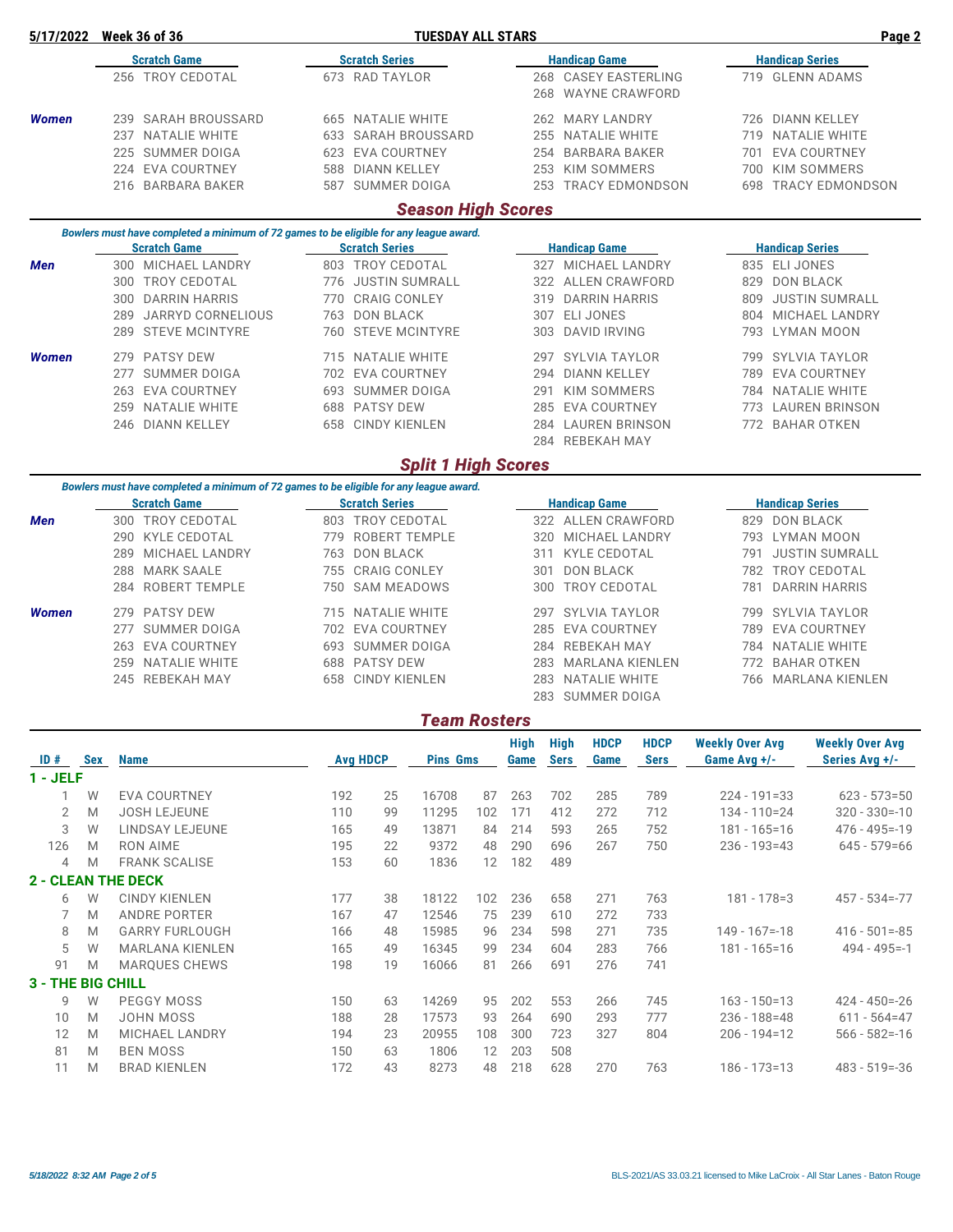|                          |        | 5/17/2022 Week 36 of 36                       |                 |                | <b>TUESDAY ALL STARS</b> |           |                     |                            |                     |                            |                                        | Page 3                                   |
|--------------------------|--------|-----------------------------------------------|-----------------|----------------|--------------------------|-----------|---------------------|----------------------------|---------------------|----------------------------|----------------------------------------|------------------------------------------|
| ID#                      |        | Sex Name                                      | <b>Avg HDCP</b> |                | <b>Pins Gms</b>          |           | <b>High</b><br>Game | <b>High</b><br><b>Sers</b> | <b>HDCP</b><br>Game | <b>HDCP</b><br><b>Sers</b> | <b>Weekly Over Avg</b><br>Game Avg +/- | <b>Weekly Over Avg</b><br>Series Avg +/- |
| <b>4 - TIGER STRIKES</b> |        |                                               |                 |                |                          |           |                     |                            |                     |                            |                                        |                                          |
| 93                       | W      | <b>BAHAR OTKEN</b>                            | 120             | 90             | 12282                    | 102       | 177                 | 496                        | 269                 | 772                        | $146 - 120 = 26$                       | $373 - 360 = 13$                         |
| 14                       | W      | <b>TRICIA WILKINSON</b>                       | 162             | 52             | 15632                    | 96        | 213                 | 570                        | 266                 | 729                        | $198 - 162 = 36$                       | $501 - 486 = 15$                         |
| 15                       | W      | <b>JILL MEADOWS</b>                           | 128             | 82             | 10835                    | 84        | 187                 | 448                        | 246                 | 689                        | $142 - 128 = 14$                       | $412 - 384 = 28$                         |
| 86                       | M      | <b>SAM MEADOWS</b>                            | 202             | 16             | 9700                     | 48        | 266                 | 750                        | 273                 | 682                        |                                        |                                          |
| 94                       | M      | <b>JONATHAN LIPSKY</b>                        | 215             | $\overline{4}$ | 1295                     | 6         | 254                 | 656                        |                     |                            |                                        |                                          |
| 146                      | M      | <b>STEPHEN POE</b>                            | bk217           | $\overline{2}$ | 752                      | 3         | 258                 | 752                        |                     |                            |                                        |                                          |
|                          |        | <b>5 - WHY SO SERIOUS?</b>                    |                 |                |                          |           |                     |                            |                     |                            |                                        |                                          |
| 17                       | W      | <b>SYLVIA TAYLOR</b>                          | 168             | 46             | 15142                    | 90        | 244                 | 640                        | 297                 | 799                        | $200 - 167 = 33$                       | $535 - 501 = 34$                         |
| 18                       | W      |                                               | 200             | 18             | 21023                    | 105       | 259                 | 715                        | 283                 | 784                        | $237 - 199 = 38$                       | $665 - 597 = 68$                         |
| 19                       | M      | <b>NATALIE WHITE</b><br><b>JUSTIN SUMRALL</b> | 208             | 10             | 20624                    | 99        | 278                 | 776                        | 295                 | 809                        | 234 - 208 = 26                         | $653 - 624 = 29$                         |
|                          |        |                                               |                 |                |                          |           | 265                 | 705                        |                     | 774                        |                                        | $673 - 588 = 85$                         |
| 20<br>92                 | M<br>M | RAD TAYLOR<br><b>DEREK HUYNH</b>              | 197<br>193      | 20<br>24       | 20694<br>3480            | 105<br>18 | 255                 | 636                        | 290                 |                            | 245 - 196=49                           |                                          |
| 6 - RACK & ROLL          |        |                                               |                 |                |                          |           |                     |                            |                     |                            |                                        |                                          |
|                          |        |                                               |                 |                |                          |           |                     |                            |                     |                            |                                        |                                          |
| 21                       | W      | <b>LAUREN BRINSON</b>                         | 147             | 65             | 15941                    | 108       | 220                 | 572                        | 284                 | 773                        | $142 - 148 = -6$                       | $388 - 444 = -56$                        |
| 22                       | W      | <b>MARY LANDRY</b>                            | 151             | 62             | 14101                    | 93        | 202                 | 527                        | 265                 | 716                        | $200 - 151 = 49$                       | $488 - 453 = 35$<br>$493 - 558 = -65$    |
| 23                       | M      | <b>DAVID LANDRY</b>                           | 186             | 30             | 17880                    | 96        | 247                 | 654                        | 269                 | 730                        | $168 - 186 = -18$                      |                                          |
| 24                       | M      | <b>ELI JONES</b>                              | 194             | 23             | 20956                    | 108       | 278                 | 748                        | 307                 | 835                        | $185 - 194 = -9$                       | $523 - 582 = -59$                        |
| 99                       | M      | <b>MIKE TAYOR</b>                             | 182             | 34             | 4919                     | 27        | 256                 | 694                        | 299                 | 823                        |                                        |                                          |
| <b>7 - BREWE KREWE</b>   |        |                                               |                 |                |                          |           |                     |                            |                     |                            |                                        |                                          |
| 102                      | M      | <b>SLIM DAVIS</b>                             | 155             | 58             | 9806                     | 63        | 198                 | 531                        | 251                 | 670                        |                                        |                                          |
| 25                       | M      | MIKE CARRINGONE                               | 156             | 57             | 7514                     | 48        | 205                 | 573                        | 254                 | 667                        |                                        |                                          |
| 26                       | W      | <b>TARA DAVID</b>                             | 155             | 58             | 4668                     | 30        | 197                 | 527                        | 221                 | 601                        |                                        |                                          |
| 27                       | M      | <b>KONRAD THERIOT</b>                         | 172             | 43             | 12420                    | 72        | 256                 | 609                        | 301                 | 746                        | 203 - 171=32                           | $585 - 513 = 72$                         |
| 28                       | M      | <b>TIM BARTOLO</b>                            | 183             | 33             | 9883                     | 54        | 244                 | 634                        | 278                 | 730                        |                                        |                                          |
| 88                       | W      | <b>DIANE LANDRY</b>                           | 133             | 78             | 9602                     | 72        | 185                 | 497                        | 262                 | 728                        | $135 - 133 = 2$                        | $362 - 399 = -37$                        |
| 89                       | M      | <b>KENNY LANDRY</b>                           | 158             | 55             | 10936                    | 69        | 241                 | 605                        | 295                 | 767                        | $151 - 159 = -8$                       | $423 - 477 = -54$                        |
| 150                      | W      | <b>JOANNE PARKER</b>                          | 122             | 88             | 1472                     | 12        | 148                 | 417                        |                     |                            | 148 - 117=31                           | $417 - 351 = 66$                         |
| <b>8 - SPARE CHANGE</b>  |        |                                               |                 |                |                          |           |                     |                            |                     |                            |                                        |                                          |
| 29                       | W      | <b>MELANIE ALEXANDER</b>                      | 134             | 77             | 13422                    | 100       | 178                 | 502                        | 255                 | 685                        | $133 - 134 = -1$                       | $373 - 402 = -29$                        |
| 30                       | M      | <b>MORRIS ALEXANDER</b>                       | 167             | 47             | 17598                    | 105       | 236                 | 617                        | 270                 | 693                        | $180 - 167 = 13$                       | $486 - 501 = -15$                        |
| 31                       | W      | <b>REBEKAH MAY</b>                            | 169             | 45             | 17251                    | 102       | 245                 | 615                        | 284                 | 762                        | 200 - 168=32                           | $531 - 504 = 27$                         |
| 32                       | M      | <b>CASEY EASTERLING</b>                       | 204             | 14             | 19650                    | 96        | 270                 | 727                        | 290                 | 775                        | $254 - 204 = 50$                       | $623 - 612 = 11$                         |
| 131                      | W      | <b>DANYN TERRY</b>                            | bk209           | 9              | 1176                     | 6         | 226                 | 626                        |                     |                            |                                        |                                          |
| 181                      | W      | OLIVIA ALEXANDER                              | 113             | 96             | 341                      | 3         | 128                 | 341                        |                     |                            |                                        |                                          |
| 9 - MAKE IT COUNT        |        |                                               |                 |                |                          |           |                     |                            |                     |                            |                                        |                                          |
| 33                       | W      | <b>BARBARA BAKER</b>                          | 177             | 38             | 18641                    | 105       | 235                 | 617                        | 274                 | 734                        | $216 - 177 = 39$                       | $581 - 531 = 50$                         |
| 34                       | W      | TONYA PEYTON                                  | 177             | 38             | 17880                    | 101       |                     | 224 632                    | 263                 | 752                        | $157 - 177 = -20$                      | $447 - 531 = -84$                        |
| 35                       | M      | <b>GORDON SHEPHERD</b>                        | 202             | 16             | 21821                    | 108       | 280                 | 719                        | 295                 | 767                        | $200 - 202 = -2$                       | $570 - 606 = -36$                        |
| 36                       | M      | <b>LYMAN MOON</b>                             | 210             | 9              | 22101                    | 105       | 279                 | 745                        | 288                 | 793                        | $267 - 209 = 58$                       | $689 - 627 = 62$                         |
| 128                      | W      | CHRIS LACROIX                                 | bk184           | 32             | 591                      | 3         | 216                 | 591                        |                     |                            |                                        |                                          |
| 143                      | M      | <b>ANDY SHEPHERD</b>                          | bk196           | 21             | 1671                     | 8         | 256                 | 671                        |                     |                            |                                        |                                          |
|                          |        | 10 - WE DON'T GIVE A                          |                 |                |                          |           |                     |                            |                     |                            |                                        |                                          |
| 37                       | W      | <b>VICKI GRATHER</b>                          | 141             | 71             | 13155                    | 93        | 205                 | 497                        | 274                 | 704                        | 141 - 141=0                            | $385 - 423 = -38$                        |
| 38                       | W      | DIANN KELLEY                                  | 169             | 45             | 15276                    | 90        | 246                 | 588                        | 294                 | 726                        | 204 - 168 = 36                         | $588 - 504 = 84$                         |
| 39                       | W      | <b>LAURIE FIRMIN</b>                          | 171             | 44             | 9103                     | 53        | 244                 | 648                        | 289                 | 783                        |                                        |                                          |
| 40                       | M      | <b>ERIC TRIVETTE</b>                          | 172             | 43             | 18578                    | 108       | 254                 | 616                        | 294                 | 728                        | 187 - 172=15                           | $457 - 516 = -59$                        |
| 100                      | W      | <b>KRISTIN PORTER</b>                         | 197             | 20             | 5128                     | 26        | 279                 | 670                        | 237                 | 628                        |                                        |                                          |
| <b>11 - SCRAMBLERS</b>   |        |                                               |                 |                |                          |           |                     |                            |                     |                            |                                        |                                          |
| 41                       | W      | <b>MARGARET WICK</b>                          | 139             | 72             | 14613                    | 105       | 200                 | 510                        | 272                 | 726                        |                                        |                                          |
| 42                       | M      | WAYLAND ROE                                   | 134             | 77             | 14166                    | 105       | 176                 | 473                        | 248                 | 704                        | $140 - 135 = 5$                        | $381 - 405 = -24$                        |
| 43                       | M      | <b>TERRY ZACHARCHENKO</b>                     | 209             | 9              | 20134                    | 96        | 288                 | 748                        | 288                 | 736                        |                                        |                                          |
| 44                       | M      | RICHARD ROE                                   | 178             | 37             | 17696                    | 99        | 246                 | 651                        | 282                 | 762                        | 190 - 179=11                           | $487 - 537 = -50$                        |
|                          |        | <b>12 - TRY NOT TO SUCK</b>                   |                 |                |                          |           |                     |                            |                     |                            |                                        |                                          |
| 45                       | W      | <b>JOSETTE FUSELIER</b>                       | 116             | 93             | 10846                    | 93        | 175                 | 426                        | 271                 | 705                        | $107 - 117 = -10$                      | $308 - 351 = -43$                        |
| 46                       | W      | AMIE LAMANA                                   | 128             | 82             | 12355                    | 96        | 171                 | 446                        | 257                 | 698                        | 164 - 128 = 36                         | 411 - 384=27                             |
| 47                       | M      | <b>DON BLACK</b>                              | 198             | 19             | 21458                    | 108       | 279                 | 763                        | 301                 | 829                        | 224 - 198 = 26                         | $573 - 594 = -21$                        |
| 48                       | M      | <b>CORY HUNTER</b>                            | 156             | 57             | 11766                    |           | 75 208              | 575                        | 268                 | 749                        | $203 - 155 = 48$                       | $575 - 465 = 110$                        |
| 148                      | M      | <b>BRIAN NEWMAN</b>                           | 155             | 58             | 1402                     |           | 9 189               | 495                        |                     |                            |                                        |                                          |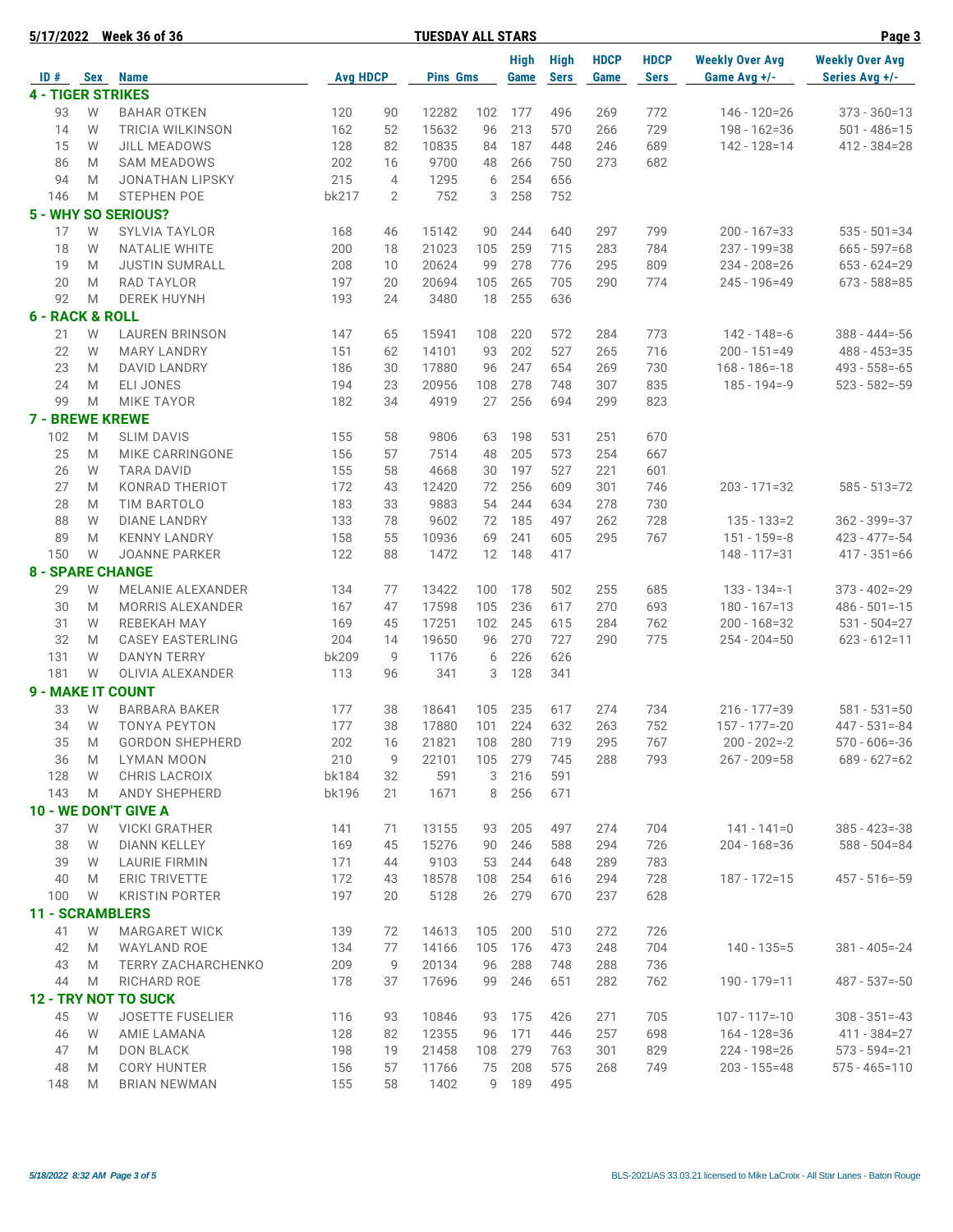| 5/17/2022 |                   | <b>Week 36 of 36</b>               |                 |                 | <b>TUESDAY ALL STARS</b>     |     |                     |                            |                     |                            |                                        | Page 4                                   |
|-----------|-------------------|------------------------------------|-----------------|-----------------|------------------------------|-----|---------------------|----------------------------|---------------------|----------------------------|----------------------------------------|------------------------------------------|
|           | ID # Sex Name     |                                    | <b>Avg HDCP</b> |                 | <b>Pins Gms</b>              |     | <b>High</b><br>Game | <b>High</b><br><b>Sers</b> | <b>HDCP</b><br>Game | <b>HDCP</b><br><b>Sers</b> | <b>Weekly Over Avg</b><br>Game Avg +/- | <b>Weekly Over Avg</b><br>Series Avg +/- |
|           |                   | <b>13 - TURKEY HUNTERS</b>         |                 |                 |                              |     |                     |                            |                     |                            |                                        |                                          |
| 49        | W                 | KIM SOMMERS                        | 129             | 81              | 12059                        | 93  | 208                 | 482                        | 291                 | 737                        | $171 - 128 = 43$                       | $454 - 384 = 70$                         |
| 84        | M                 | JEFF JOHNSON                       | 120             | 90              | 7200                         | 60  | 191                 | 505                        | 286                 | 790                        | $155 - 120 = 35$                       | $348 - 360 = -12$                        |
| 50        | W                 | <b>SARAH THOMAS</b>                | 124             | 86              | 8986                         | 72  | 178                 | 448                        | 262                 | 703                        | $130 - 125 = 5$                        | $343 - 375 = -32$                        |
| 51        | M                 | <b>JOHNNY SOMMERS</b>              | 148             | 64              | 15549                        | 105 | 211                 | 523                        | 273                 | 715                        | $185 - 147 = 38$                       | $471 - 441 = 30$                         |
| 52        | M                 | <b>COREY HALL</b>                  | 185             | 31              | 7794                         | 42  | 254                 | 649                        | 287                 | 705                        |                                        |                                          |
| 105       | W                 | <b>MARIA SANTANA</b>               | 105             | 103             | 2860                         | 27  | 140                 | 346                        | 219                 | 637                        |                                        |                                          |
|           |                   | <b>14 - THE BAR IS THAT</b>        |                 |                 |                              |     |                     |                            |                     |                            |                                        |                                          |
| 54        | W                 | <b>SUMMER DOIGA</b>                | 192             | 25              | 17884                        | 93  | 277                 | 693                        | 283                 | 763                        | $225 - 192 = 33$                       | $587 - 576 = 11$                         |
|           |                   |                                    |                 |                 |                              |     |                     |                            |                     |                            |                                        |                                          |
| 55        | M                 | <b>JOEY AMORELLO</b>               | 199             | 18              | 7789                         | 39  | 269                 | 706                        | 252                 | 649                        |                                        |                                          |
| 56        | M                 | <b>CRAIG CONLEY</b>                | 216             | 3               | 20107                        | 93  | 285                 | 770                        | 289                 | 782                        | $235 - 216 = 19$                       | $642 - 648 = -6$                         |
| 112       | W                 | SHELBI STEGALL                     | 189             | 27              | 2269                         | 12  | 226                 | 612                        |                     |                            |                                        |                                          |
| 114       | M                 | <b>GREGORY SNEE</b>                | 237             | $\mathbf 0$     | 13512                        | 57  | 299                 | 803                        | 299                 | 803                        | $258 - 237 = 21$                       | $682 - 711 = -29$                        |
| 124       | M                 | <b>JASON CRAFT</b>                 | bk228           | $\mathbf 0$     | 1344                         | 6   | 279                 | 723                        |                     |                            |                                        |                                          |
| 53        | M                 | <b>WAYNE CRAWFORD</b>              | 194             | 23              | 19874                        | 102 | 266                 | 667                        | 292                 | 739                        | $245 - 194 = 51$                       | $634 - 582 = 52$                         |
|           |                   | <b>15 - HERE WE GEAUX</b>          |                 |                 |                              |     |                     |                            |                     |                            |                                        |                                          |
| 57        | M                 | <b>TERRY WEST</b>                  | 161             | 53              | 17391                        | 108 | 220                 | 560                        | 274                 | 725                        | $165 - 161 = 4$                        | $447 - 483 = -36$                        |
| 58        | W                 | <b>JANICE MURPHY</b>               | 131             | 80              | 12275                        | 93  | 183                 | 492                        | 267                 | 753                        | $164 - 131 = 33$                       | $397 - 393 = 4$                          |
| 59        | W                 | <b>MARCIA BECK</b>                 | 146             | 66              | 15346                        | 105 | 206                 | 526                        | 273                 | 742                        | $156 - 146 = 10$                       | $422 - 438 = -16$                        |
| 60        | M                 | <b>MARK HORNE</b>                  | 194             | 23              | 18068                        | 93  | 268                 | 701                        | 291                 | 755                        | $249 - 193 = 56$                       | $652 - 579 = 73$                         |
|           |                   | <b>16 - THE BLIND TEAM</b>         |                 |                 |                              |     |                     |                            |                     |                            |                                        |                                          |
| 61        | M                 | <b>GLENN ADAMS</b>                 | 200             | 18              | 21057                        | 105 | 279                 | 690                        | 297                 | 771                        | $279 - 199 = 80$                       | $665 - 597 = 68$                         |
| 62        | W                 | AMY CEDOTAL                        | 158             | 55              | 8557                         | 54  | 217                 | 546                        | 272                 | 710                        |                                        |                                          |
| 63        | M                 | ROBERT TEMPLE                      | 220             | $\mathbf 0$     | 14551                        | 66  | 284                 | 779                        | 279                 | 724                        | $222 - 221 = 1$                        | $622 - 663 = -41$                        |
|           | M                 |                                    | 232             |                 | 17417                        |     | 300                 | 803                        | 300                 | 782                        |                                        | $718 - 693 = 25$                         |
| 64<br>97  |                   | <b>TROY CEDOTAL</b>                |                 | 0               | 4812                         | 75  | 290                 |                            |                     | 744                        | $256 - 231 = 25$                       |                                          |
|           | M                 | <b>KYLE CEDOTAL</b>                | 200             | 18              |                              | 24  |                     | 681                        | 311                 |                            |                                        |                                          |
| 16        | M                 | <b>JAKE WEBER</b>                  | 214             | 5               | 14772                        | 69  | 279                 | 705                        | 288                 | 732                        |                                        |                                          |
|           | 17 - FYI SPARE UP |                                    |                 |                 |                              |     |                     |                            |                     |                            |                                        |                                          |
| 65        | M                 | <b>DAVID IRVING</b>                | 154             | 59              | 13456                        | 87  | 242                 | 535                        | 303                 | 709                        | 192 - 154=38                           | $448 - 462 = -14$                        |
| 66        | W                 | <b>ASHLEIGH VARIEST</b>            | 168             | 46              | 15157                        | 90  | 230                 | 603                        | 275                 | 750                        | $186 - 167 = 19$                       | $548 - 501 = 47$                         |
| 67        | W                 | DEBORAH VARIEST-CORNELIOUS         | 154             | 59              | 15714                        | 102 | 213                 | 561                        | 274                 | 744                        |                                        |                                          |
| 68        | M                 | <b>JARRYD CORNELIOUS</b>           | 208             | 10              | 22491                        | 108 | 289                 | 727                        | 299                 | 760                        | $267 - 207 = 60$                       | $727 - 621 = 106$                        |
| 113       | M                 | <b>LYNELL MATTEWS</b>              | bk201           | 17              | 1157                         | 6   | 236                 | 593                        |                     |                            |                                        |                                          |
| 129       | M                 | <b>JAMES GREY</b>                  | 216             | 3               | 3888                         | 18  | 278                 | 734                        |                     |                            |                                        |                                          |
| 130       | M                 | <b>COLEMAN EATON</b>               | bk196           | 21              | 568                          | 3   | 199                 | 568                        |                     |                            |                                        |                                          |
|           | 18 - TRIPLE X     |                                    |                 |                 |                              |     |                     |                            |                     |                            |                                        |                                          |
| 69        | M                 | <b>MARK SAALE</b>                  | 208             | 10              | 21267                        | 102 | 288                 | 743                        | 292                 | 739                        | $195 - 209 = -14$                      | $541 - 627 = -86$                        |
| 70        | M                 | ROBERT AUZENNE                     | 190             | 27              | 14829                        |     | 78 269              | 682                        | 276                 | 762                        |                                        |                                          |
| 139       | W                 | <b>HALEY YOUNG</b>                 | 223             | 0               | 4025                         | 18  | 300                 | 748                        |                     |                            |                                        |                                          |
| 72        | M                 | <b>STEVE MCINTYRE</b>              | 214             | 5               | 23194                        | 108 | 289                 | 760                        | 291                 | 766                        | $202 - 215 = -13$                      | $589 - 645 = -56$                        |
| 115       | M                 | <b>BLAZE HERNANDEZ</b>             | 219             | 0               | 4604                         | 21  | 286                 | 743                        |                     |                            |                                        |                                          |
| 71        | W                 | <b>PATSY DEW</b>                   | 202             | 16              | 15764                        | 78  | 279                 | 688                        | 275                 | 690                        |                                        |                                          |
|           |                   |                                    |                 |                 |                              |     |                     |                            |                     |                            |                                        |                                          |
|           |                   | <b>19 - 1 BIRDS &amp; 3 STONES</b> |                 |                 |                              |     |                     |                            |                     |                            |                                        |                                          |
| 74        | W                 | <b>KAREN LANE</b>                  | 166             | 48              | 14502                        | 87  | 233                 | 597                        | 281                 | 747                        | $186 - 166 = 20$                       | $509 - 498 = 11$                         |
| 75        | M                 | ALLEN CRAWFORD                     | 161             | 53              | 15058                        | 93  | 265                 | 588                        | 322                 | 759                        | $178 - 161 = 17$                       | $504 - 483 = 21$                         |
| 125       | M                 | <b>JOHN CADOR</b>                  | 192             | 25              | 9047                         | 47  | 253                 | 624                        | 280                 | 705                        | $224 - 192 = 32$                       | $582 - 576 = 6$                          |
| 76        | M                 | <b>DARRIN HARRIS</b>               | 199             | 18              | 19711                        | 99  | 300                 | 711                        | 319                 | 783                        | $198 - 199 = -1$                       | $531 - 597 = -66$                        |
| 110       | M                 | <b>SEAN CRAWFORD</b>               | 206             | 12              | 7424                         | 36  | 266                 | 702                        | 260                 | 750                        |                                        |                                          |
|           |                   | <b>20 - GUTTER JUMPERS</b>         |                 |                 |                              |     |                     |                            |                     |                            |                                        |                                          |
| 101       | W                 | <b>TRACY EDMONDSON</b>             | 136             | 75              | 7377                         | 54  | 182                 | 470                        | 259                 | 705                        | 177 - 135 = 42                         | $470 - 405 = 65$                         |
| 79        | M                 | <b>BOB LIVERMORE</b>               | 160             | 54              | 16902                        | 105 | 207                 | 584                        | 259                 | 746                        | $159 - 161 = -2$                       | $458 - 483 = -25$                        |
| 90        | M                 | <b>KENON SMITH</b>                 | 186             | 30              | 12885                        | 69  | 289                 | 711                        | 317                 | 795                        |                                        |                                          |
| 98        | M                 | VACANT                             | 120             | 90              | 0                            | 0   | $\mathbf 0$         | $\mathbf 0$                |                     |                            |                                        |                                          |
| 80        | M                 | <b>HUGH RAMIREZ</b>                | 192             | 25              | 10993                        | 57  | 268                 | 692                        | 291                 | 753                        |                                        |                                          |
| 118       | M                 | CHAD BROUSSARD                     | 200             | 18              | 1803                         | 9   | 258                 | 628                        |                     |                            |                                        |                                          |
| 127       |                   |                                    | 211             | 8               | 5076                         |     | 290                 | 667                        |                     | 657                        |                                        |                                          |
|           | W                 | SARAH BROUSSARD                    |                 |                 |                              | 24  |                     |                            | 247                 |                            | $239 - 211 = 28$                       | $633 - 633 = 0$                          |
| 117       | W                 | <b>TERRI DURR</b>                  | 149             | 63              | 2237                         |     | 15 178              | 486                        |                     |                            |                                        |                                          |
|           |                   |                                    |                 |                 | <b>Temporary Substitutes</b> |     |                     |                            |                     |                            |                                        |                                          |
|           | Sex Name          | Avg HDCP                           |                 | <b>Pine Gme</b> |                              |     | Sex Name            |                            |                     |                            | Avg HDCP                               | <b>Pine Gme</b>                          |

| <b>Sex</b> | <b>Name</b>                   | <b>Avg HDCP</b> |    | <b>Pins Gms</b> |  | Sex | <b>Name</b>                                                                  | <b>Avg HDCP</b> |    | <b>Pins Gms</b> |    |
|------------|-------------------------------|-----------------|----|-----------------|--|-----|------------------------------------------------------------------------------|-----------------|----|-----------------|----|
| M          | GUY ACKER(NBA)                | bk200           | 18 |                 |  | W   | NICOLE ANDORF (TTU)                                                          | bk181           | 35 |                 |    |
| M          | DAVID ACKOURY(NBA)            | bk200           | 18 |                 |  | M   | <b>BRIAN BRUNSON(NBA)</b>                                                    | bk175           | 40 |                 |    |
| M          | <b>GEORGE ALLEMAN(NBA)</b>    | bk172           | 43 |                 |  | W   | DIANE CAMPO                                                                  | 144             | 68 | 3028            | 21 |
| M          | JOHN AMEDEE(NBA)              | bk237           |    |                 |  | W   | LINDA CARLSON                                                                | bk137           | 74 | 793             | 6  |
|            | 5/18/2022 8:32 AM Page 4 of 5 |                 |    |                 |  |     | BLS-2021/AS 33.03.21 licensed to Mike LaCroix - All Star Lanes - Baton Rouge |                 |    |                 |    |